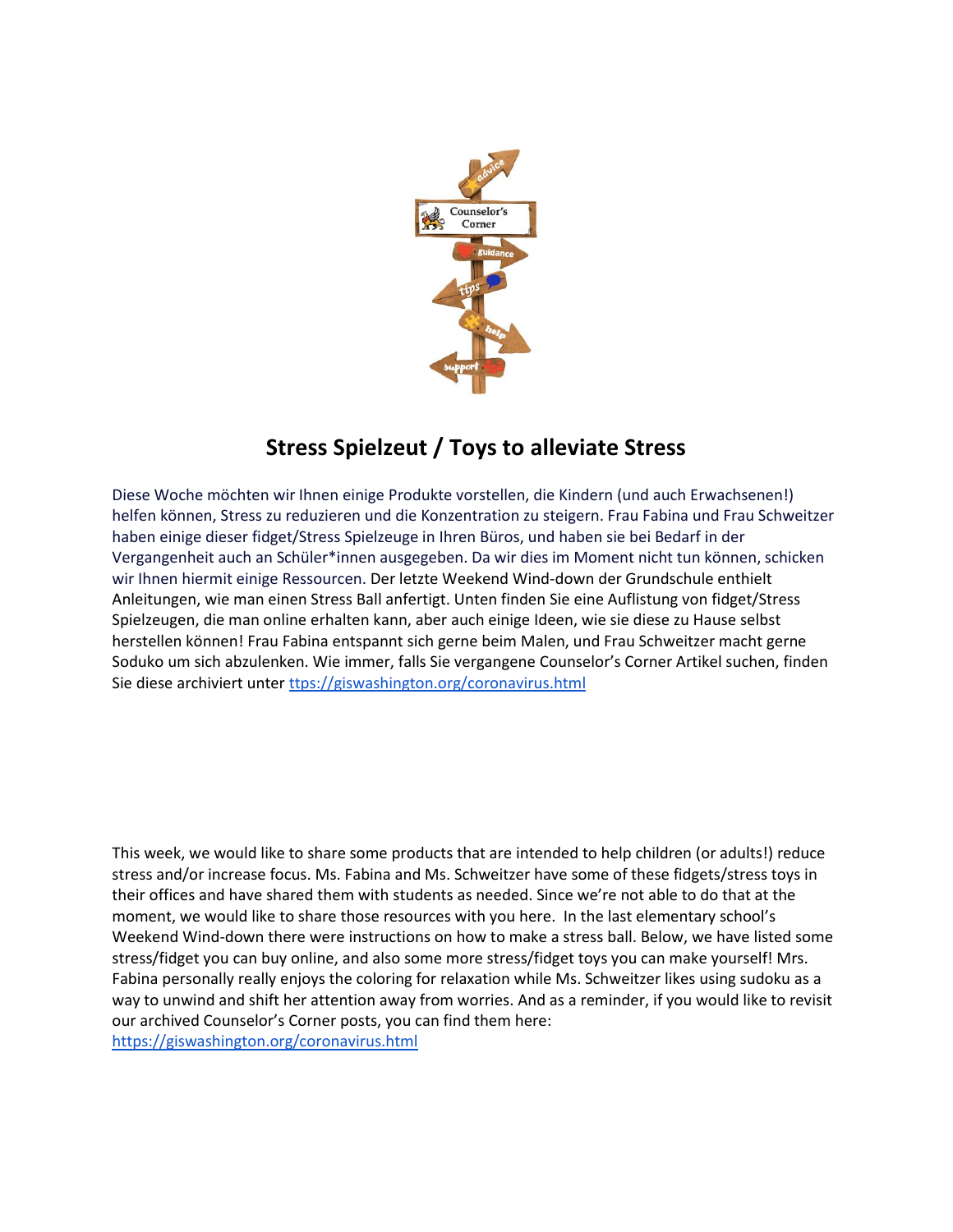Some of our favorite products are listed here: *Hier einige unserer Lieblingsprodukte:*







SOFT MEDIUM HARD



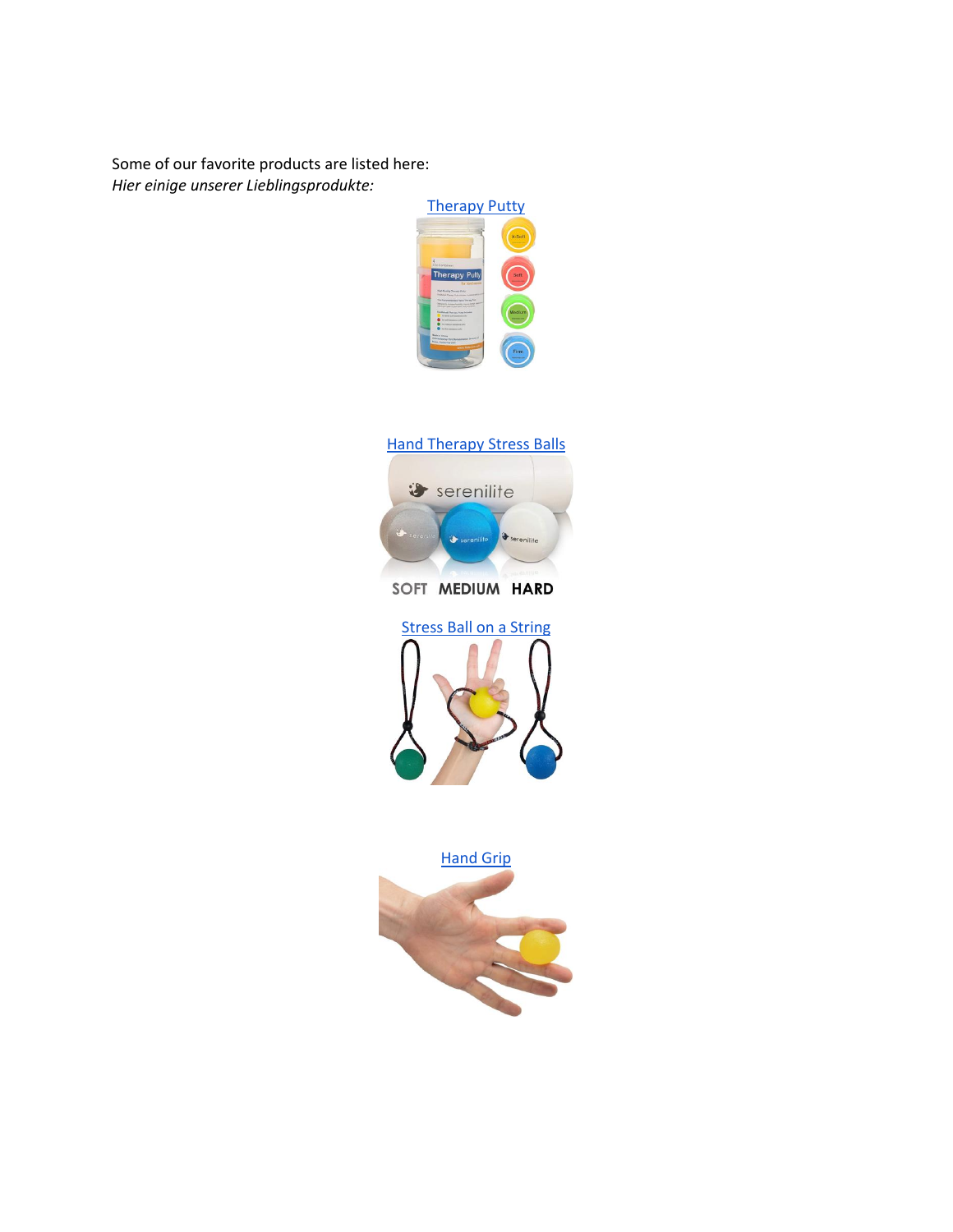[Monkey Noodle String Fidget](https://www.amazon.com/Impresa-Products-Stretchy-Phthalate-Latex-Free/dp/B01LBSZQ3U/ref=sr_1_1?dchild=1&keywords=impresa+monkey+noodle&qid=1590756105&sr=8-1)



[Hand Massage/Stress Ball shaped as Football](https://www.amazon.com/Vansun-Exerciser-Physical-Therapy-Recover/dp/B0838WSGM7/ref=sr_1_2?dchild=1&keywords=vansun+hand+exerciser+hand+grip+spiny+ball&qid=1590756205&sr=8-2)



## [Infinity Cube Fidget Toy](https://www.amazon.com/Infinity-Fidgeting-Spinner-Anxiety-Fingers/dp/B071X8S8WQ/ref=sr_1_1?dchild=1&keywords=kids+stress+relief+gadgets&qid=1590755805&sr=8-1)



[Fidget Cube Toy](https://www.amazon.com/CHUCHIK-Fidget-Reduce-Anxiety-Stress/dp/B07RHKGDDL/ref=sr_1_37?dchild=1&keywords=kids+stress+relief+gadgets&qid=1590755805&sr=8-37)

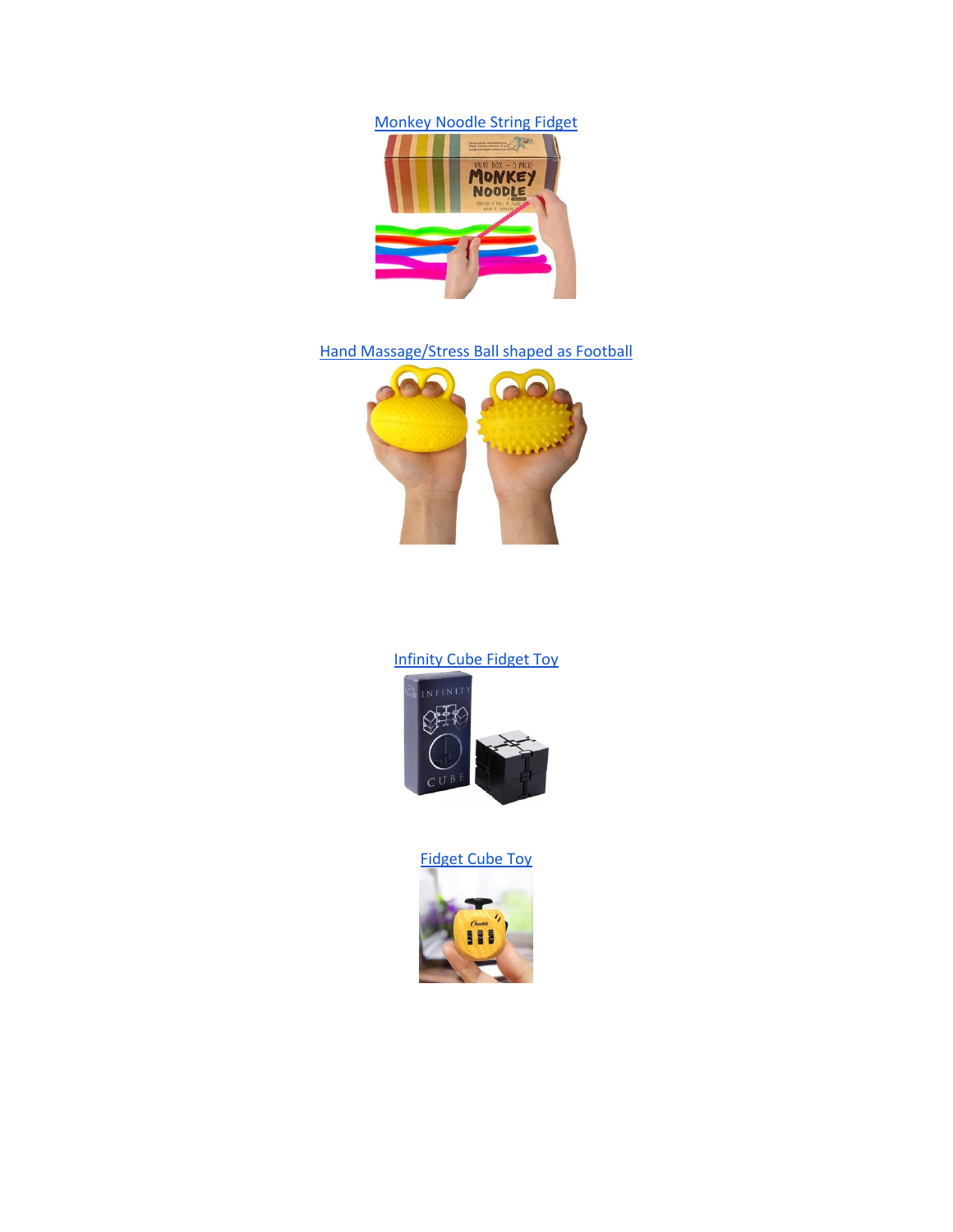



## [Mandala Coloring Book for Kids](https://www.amazon.com/Mandala-Coloring-Book-Kids-Relaxation/dp/1548435570/ref=sr_1_1?dchild=1&keywords=kids+color+meditation&qid=1590755873&sr=8-1)



## [Patterns Coloring Book for Kids](https://www.amazon.com/Cute-Playful-Patterns-Coloring-Book/dp/1989387136/ref=sr_1_28?dchild=1&keywords=kids+stress+relief+coloring&qid=1590756815&sr=8-28)